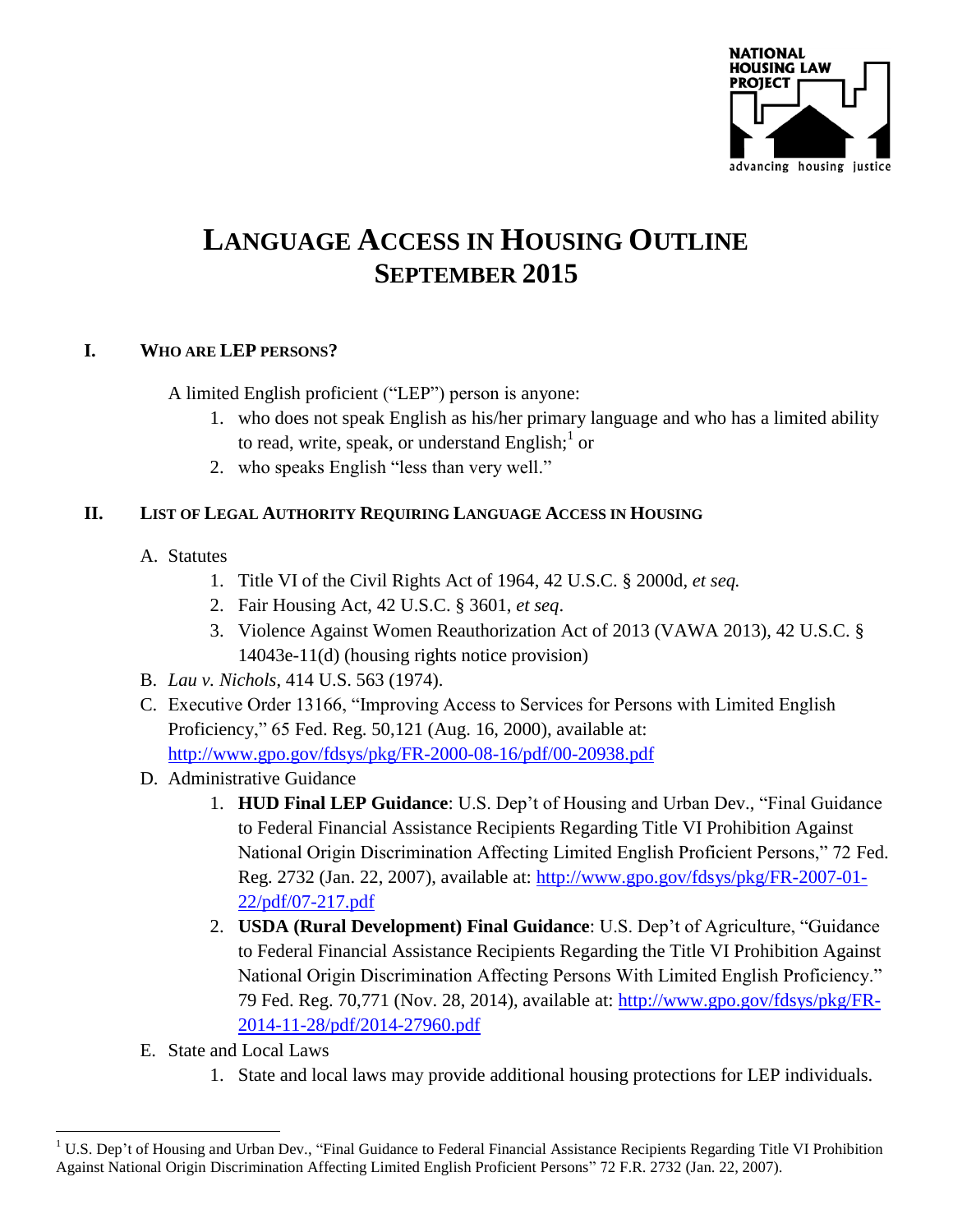## **III. TITLE VI OF THE CIVIL RIGHTS ACT OF 1964**

- A. Prohibits discrimination on the basis of race, color, or **national origin**
	- 1. Must provide equal services in terms of scope and quality
	- 2. Cannot unreasonably delay services
	- 3. Cannot require a LEP person to provide her own interpreter
	- 4. Cannot limit participation in a program
	- 5. State and local "English-only" laws do not excuse federally assisted programs from LEP compliance.
- B. Covers all entities receiving "federal financial assistance"
	- 1. Programs receiving federal financial assistance **include**
		- a. Public housing, project-based Section 8, CDBG funds, HOME funds
		- b. For a more complete listing of federally assisted housing programs subject to Title VI, *see* U.S. Dep't of Housing and Urban Dev., "List of Federally Assisted Programs," 69 Fed. Reg. 68,700 (Nov. 24, 2004), available at: <http://www.gpo.gov/fdsys/pkg/FR-2004-11-24/pdf/04-25986.pdf>
	- 2. Entities **not covered** under Title VI
		- a. Private housing, including landlords who accept tenant-based Section 8 Housing Choice Vouchers (except if other covered federal funds are received)
	- 3. Programs **likely not covered** under Title VI
		- a. Low Income Housing Tax Credit (LIHTC) program
			- i. Exception: American Reinvestment and Recovery Act (ARRA) of 2009; *see e.g.,* Eric Holder, Attorney General, Memorandum for Heads of Executive Departments and Agencies Providing Federal Financial Assistance re: Enforcement of Nondiscrimination Laws in Programs and Activities that Receive American Recovery and Reinvestment Act Funding (Sept. 27, 2010), available at: [http://www.justice.gov/sites/default/files/crt/legacy/2011/01/20/arra\\_mem](http://www.justice.gov/sites/default/files/crt/legacy/2011/01/20/arra_memo.pdf) [o.pdf](http://www.justice.gov/sites/default/files/crt/legacy/2011/01/20/arra_memo.pdf)
	- 4. Entities that receive *any* "federal financial assistance" are subject to LEP administrative guidance.
		- a. Thus, housing that receives some funding covered by Title VI as well as additional funding not covered by the statute would still have LEP obligations under Title VI.

## **IV.** *LAU V. NICHOLS***, 414 U.S. 563 (1974)**

- A. In this decision, the U.S. Supreme Court found that a school district's failure to provide English language instruction denied meaningful opportunity to participate in a public educational program.
- B. This failure to provide language access constituted a violation of the Title VI prohibition against national origin discrimination. This case established the link between language discrimination and national origin discrimination under Title VI.

#### **V. EXECUTIVE ORDER 13166, "IMPROVING ACCESS TO SERVICES FOR PERSONS WITH LIMITED ENGLISH PROFICIENCY"**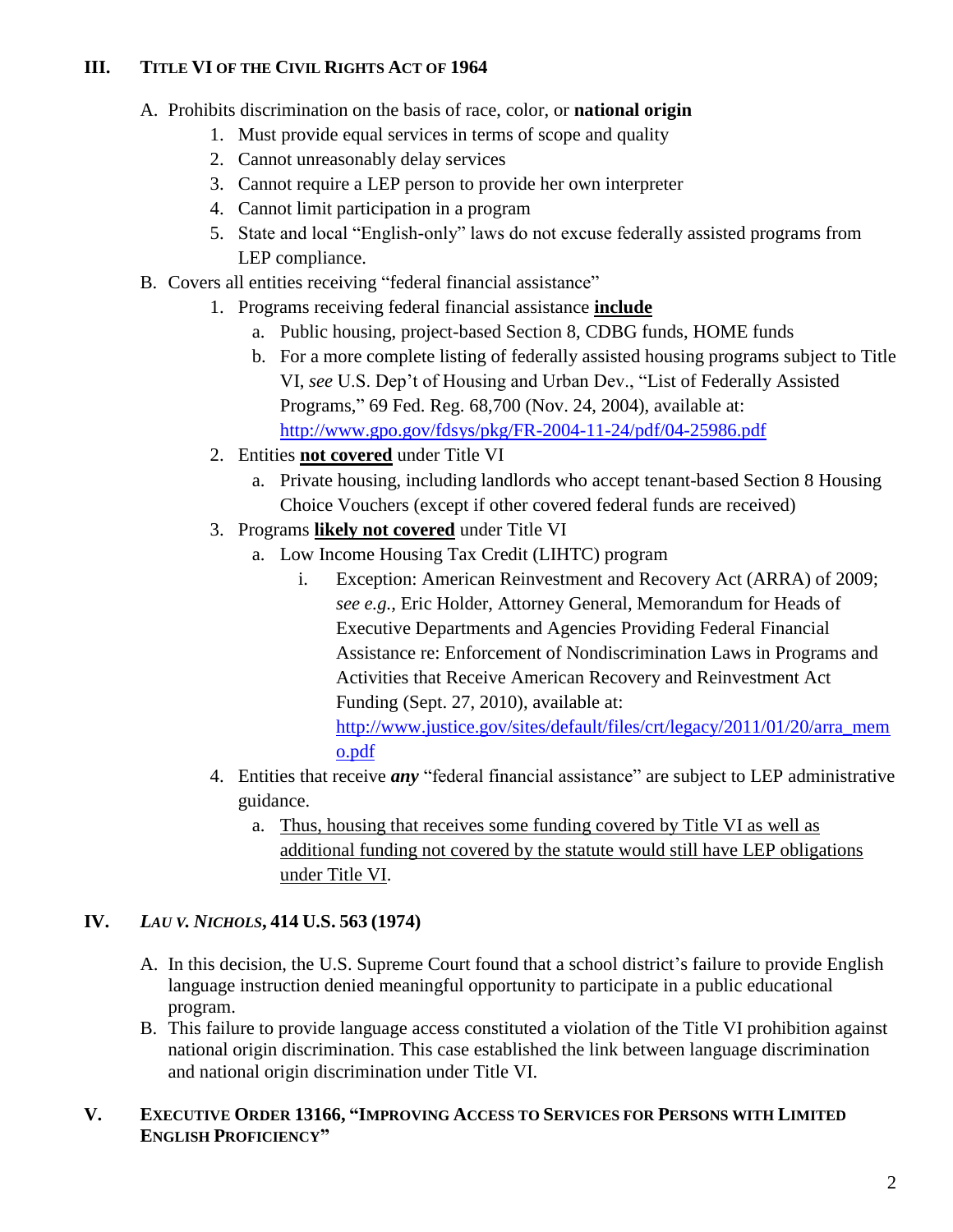- A. Reaffirms the relationship between national origin and limited English proficiency
- B. Orders federal agencies and federally assisted programs to create plans to ensure language access
- C. Directs agencies/programs to work with LEP persons and their representatives when creating language access plans

## **VI. ADMINISTRATIVE GUIDANCE**

- A. HUD Final LEP Guidance
	- 1. Directs recipients of federal funds to:
		- a. conduct a four-factor analysis;
		- b. develop a Language Assistance/Access Plan (LAP); and
		- c. provide language assistance, in accordance with that plan
	- 2. Four-factor analysis in determining LEP needs
		- a. Number of LEP persons from a particular language group in the area served/encountered, or number that would be served if provided meaningful language access
			- i. Examples of types of data:
				- 1. U.S. Census data (available online at American FactFinder);
					- a. American Factfinder, available at:

<http://factfinder.census.gov/faces/nav/jsf/pages/index.xhtml>

- 2. data from school systems;
- 3. community organizations; and
- 4. state and local governments
- b. How often funding recipient interacts with LEP persons
- c. Importance/nature of the program, service, or activity to LEP persons
	- i. Housing is critical!
- d. Resources available, as well as the costs of providing language access
- 3. Written translation
	- a. Safe harbor provision for written translation only
		- i. Provide translation of vital documents for language groups making up 5 percent of the population, or 1,000 individuals (whichever is less) in the eligible service population
			- 1. Doing so is viewed as "strong evidence of compliance"
		- ii. If the language group that meets the 5 percent threshold constitutes fewer than 50 people, provide translated written notification that free oral interpretation of the written documents is available
	- b. Directs recipients to translate vital documents
		- i. Vital documents are documents that "those that are critical for ensuring meaningful access by beneficiaries or potential beneficiaries generally and LEP persons specifically"; additionally, the LEP Guidance states that whether a document is "vital" may "depend upon the importance of the program, information, encounter, or service involved, and the consequence to the LEP person if the information in question is not provided accurately or in a timely manner." HUD LEP Guidance at 2,752.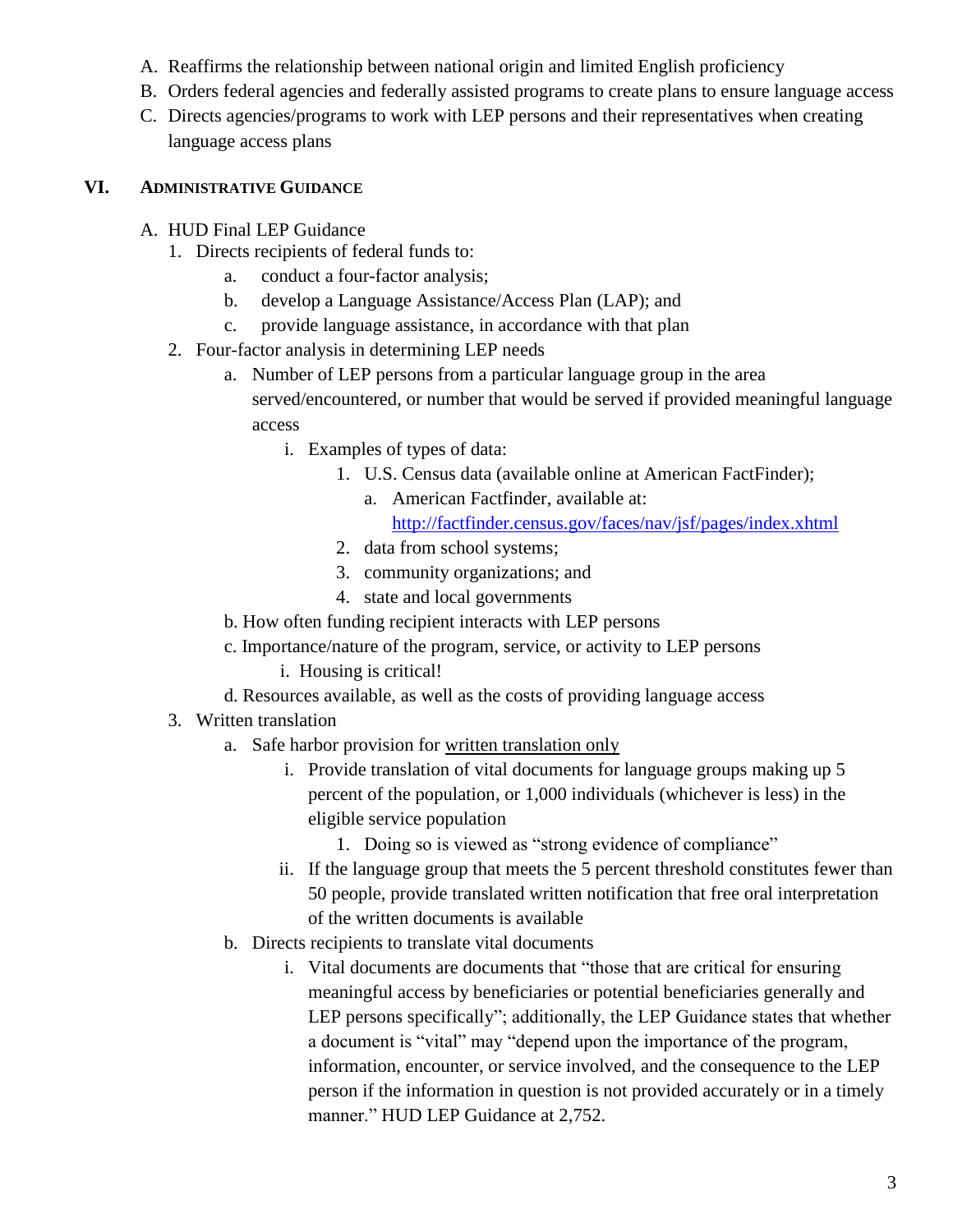- ii. The Office of Public and Indian Housing has identified the following nonexhaustive list of "vital" documents:
	- 1. Tenancy addendum for the Section 8 voucher program,
	- 2. Housing Assistance Payment contract,
	- 3. Request for Tenancy Approval,
	- 4. Authorization for Release of Information,
	- 5. Family Self Sufficiency (FSS) Escrow Account worksheet,
	- 6. Voucher Program, Statement of Homeownership Obligations,
	- 7. FSS contract of participation and the document entitled "A Good Place to Live," and
	- 8. HUD has already translated the "How Your Rent is Determined" fact sheet into Spanish, Chinese, Korean, and Vietnamese.
		- a. [http://portal.hud.gov/hudportal/HUD?src=/program\\_offices/public](http://portal.hud.gov/hudportal/HUD?src=/program_offices/public_indian_housing/programs/ph/rhiip/factsheet) [\\_indian\\_housing/programs/ph/rhiip/factsheet](http://portal.hud.gov/hudportal/HUD?src=/program_offices/public_indian_housing/programs/ph/rhiip/factsheet)
- iii. The HUD LEP Guidance identified other documents that may be "vital":
	- 1. Consent/complaint forms
	- 2. Notices of eviction
	- 3. Notices advising LEP persons of free language assistance
	- 4. Intake forms
	- 5. Hearing notices
	- 6. Written notices of rights, denial, or a decrease in services or benefits
	- 7. Leases/tenant rules
	- 8. Applications to receive benefits/services or to participate in a program
	- 9. Notices of public hearings, particularly those meeting Community Planning and Development's citizen participation requirements
- 4. Oral Interpretation
	- a. Can use bilingual staff
	- b. Discourages use of friends and family (conflict of interest, candidness, etc.), particularly in emergency situations.
	- c. Outlines concerns with using children as interpreters
	- d. HUD LEP Guidance at 2743:
		- i. "In many circumstances, family members (especially children) or friends are not competent to provide quality and accurate interpretations. Confidentiality, privacy, or conflict-of-interest issues may also arise. LEP persons may feel uncomfortable revealing or describing sensitive, confidential, or potentially embarrassing medical, law enforcement (e.g., sexual or violent assaults), family, or financial information to a family member, friend, or member of the local community. For example, special circumstances may raise additional serious concerns regarding the voluntary nature, conflicts of interest, and privacy issues surrounding the use of family members and friends as interpreters, particularly where an important right, benefit, service, disciplinary concern, or access to personal or law enforcement information is at stake. In addition to ensuring competency and accuracy of the interpretation, recipients should take these special circumstances into account when determining whether a beneficiary makes a knowing and voluntary choice to use another family member or friend as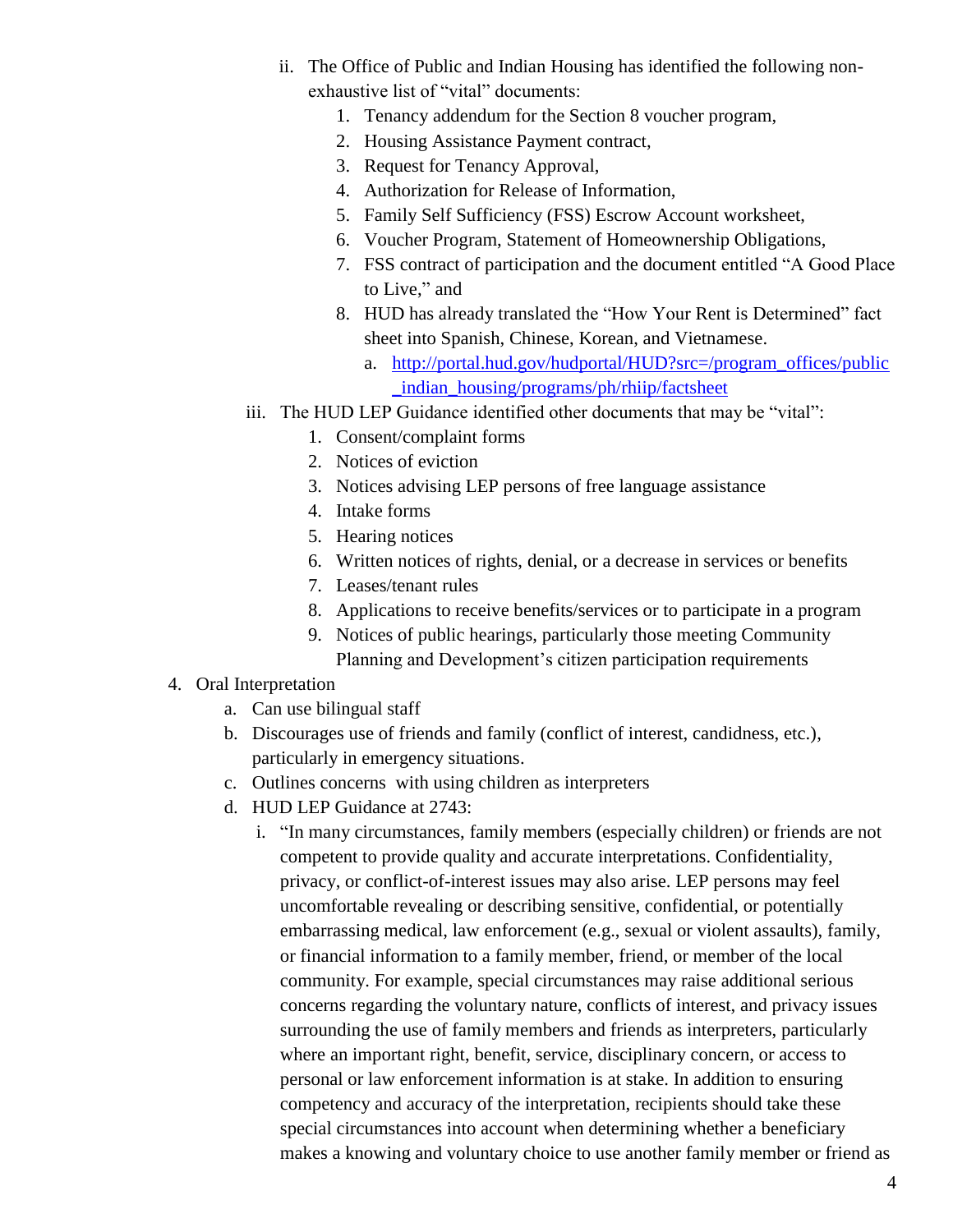an interpreter. Furthermore, such informal interpreters may have a personal connection to the LEP person or an undisclosed conflict of interest, such as the desire to protect themselves or another perpetrator in a domestic violence or other criminal matter. For these reasons, when oral language services are necessary, recipients would generally offer competent interpreter services free of cost to the LEP person. For HUD recipient programs and activities, this is particularly true in a courtroom or administrative hearing or in situations in which health, safety, or access to important housing benefits and services are at stake; or when credibility and accuracy are important to protect an individual's rights and access to important services."

- 5. Developing a Language Assistance Plan (HUD LEP Guidance at 2,734)
	- a. Identifying "LEP persons who need language assistance and the specific language assistance that is needed";
	- b. Identifying the points and types of contact the agency and staff may have with LEP persons;
	- c. Identifying ways "in which language assistance will be provided";
	- d. Conducting "effective outreach to the LEP community";
	- e. Training staff;
	- f. Determining which documents and informational materials are vital;
	- g. Translating "informational materials in identified language(s) that detail services and activities provided to beneficiaries (e.g., model leases, tenants' rights and responsibilities brochures, fair housing materials, first-time homebuyer guide)";
	- h. Providing "appropriately translated notices to LEP persons (e.g., eviction notices, security information, emergency plans)";
	- i. Providing "interpreters for large, medium, small, and one-on-one meetings";
	- j. Developing community resources/ partnerships/other relationships to assist with the provision of language services; and
	- k. Making "provisions for monitoring and updating the LAP," including seeking input from beneficiaries and the community on how it is working and on what other actions should be taken.
- 6. Examples of services/practices that assist LEP persons (HUD LEP Guidance at 2,752):
	- a. Bilingual staff;
	- b. Oral interpretation services;
	- c. Written translation services;
	- d. Telephone service lines interpreter;
	- e. Notices to staff and recipients of the availability of LEP services;
	- f. Referrals to community liaisons proficient in the language of LEP persons; and
	- g. Language identification cards invite LEP persons to identify their own language needs ("I Speak" cards).
- B. USDA Final LEP Guidance
	- 1. Includes a four-factor analysis
		- a. Number of LEP individuals served/encountered
		- b. Frequency of contact with LEP individuals
		- c. Importance of activity/program
		- d. Costs and available resources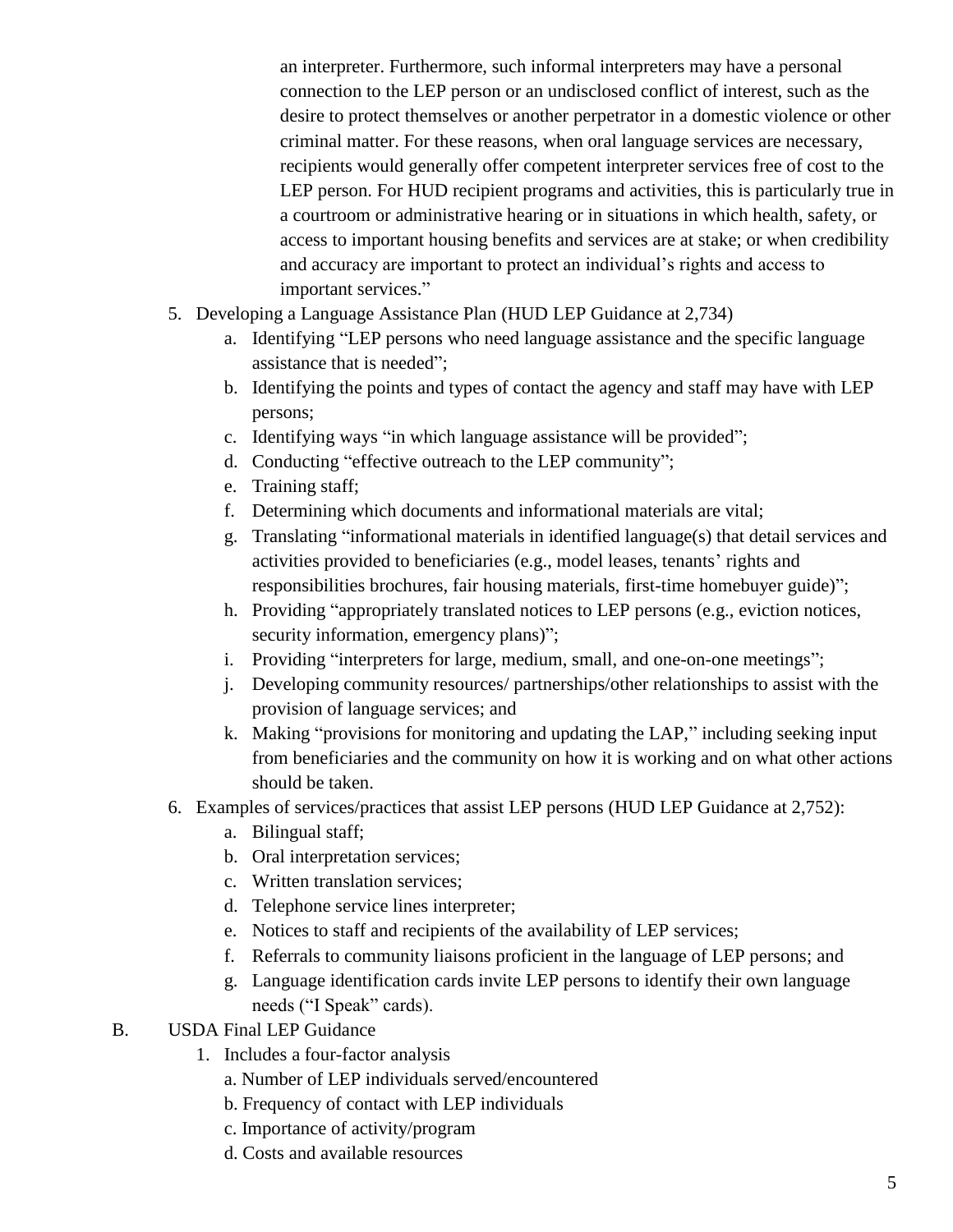2. Includes a safe-harbor provision for written translation (no safe harbor for oral interpretation)

a. Funding recipient translates vital documents for each LEP group that comprises 5% of eligible service population or 1,000 persons (whichever is lower).

b. If there are fewer than 50 LEP individuals, but the 5% threshold is met, then the funding recipient provides written notification that free oral written language assistance is available.

3. Instructs funding recipients to create a language assistance plan

#### **VII. FAIR HOUSING ACT**

- A. The Fair Housing Act (FHA) prohibits discrimination on the basis of national origin in the sale, rental, or financing (and associated terms, conditions, and privileges) of dwellings. 42 U.S.C. § 3601, *et seq*.
- B. However, the courts have not uniformly accepted a link between national origin discrimination and language discrimination under the FHA.
	- 1. *Cabrera v. Alvarez,* 977 F. Supp. 2d 969 (N.D. Cal. 2013). The court denied housing authority's motion to dismiss intentional discrimination claim under FHA, but granted PHA's motion to dismiss disparate impact claim under the FHA. In this case, the landlord allegedly refused to translate documents or provide interpretation, and told plaintiff to "learn English."
	- 2. *Pomales v. Hous. Auth. of City of Dania Beach*, 2013 WL 8115425 (S.D. Fla. Mar. 27, 2013). The court found plaintiffs sufficiently pleaded FHA claim against PHA employee who refused to provide language assistance to LEP applicants.
	- 3. *Veles v. Lindow*, 243 F.3d 552 (9th Cir. 2000) (Table) The Ninth Circuit concluded that any lower court errors regarding jury instructions about disparate treatment or disparate impact theory were harmless in a Fair Housing Act case in which the landlord required one person in each household to speak English. The court noted that the plaintiffs failed to prove that the defendants "intended to discriminate on the basis of national origin," and "also provided virtually no evidence to prove disparate impact and inexplicably failed to object to the district court's exclusion of statistical evidence in support of their claim."
	- 4. *Vialez v. N.Y.C. Hous. Auth.,* 783 F. Supp. 109 (S.D.N.Y. 1991). The court found that the failure to translate a notice of housing authority charges against tenant or the hearing officer's decision does not violate the FHA, reasoning that all non-English speakers were equally affected. The court also rejected claims that failure to translate documents including the notice of charges against the tenant and the hearing officer's decision violated tenant's right to due process, or that such failure to translate these documents (notice of charges against tenant and the hearing officer's decision) violated Title VI.
	- 5. For more discussion, see NHLP, *HUD Housing Programs: Tenants' Rights* (2014 Supplement), § 13.14.3.3
- C. The FHA has a broader scope than Title VI because it applies to private dwellings, not just federally-funded housing.
	- 1. Applies to almost all housing, with a few narrow exceptions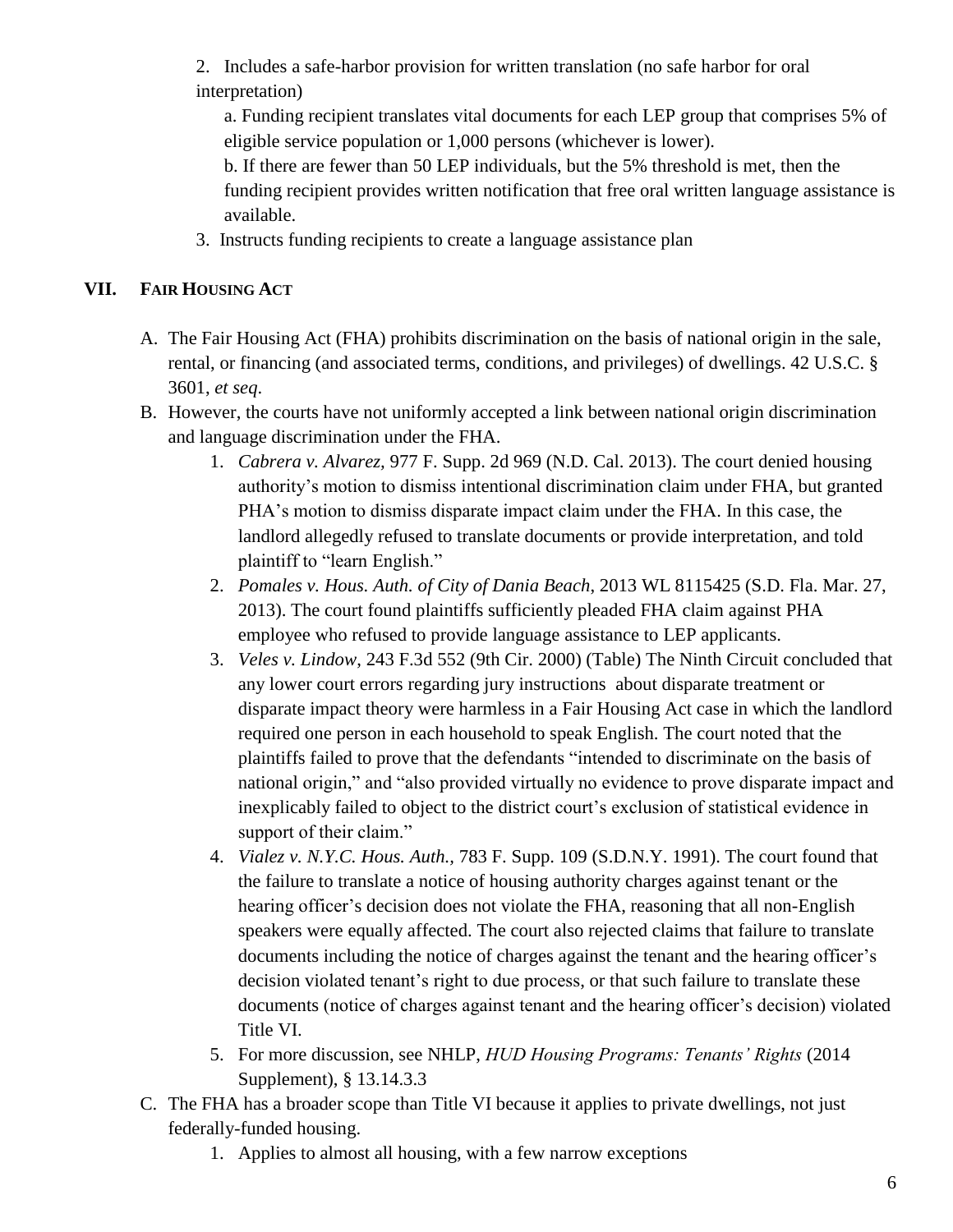#### **VIII. ENFORCEMENT**

A. *Alexander v. Sandoval,* 532 U.S. 275 (2001)

- 1. No private right of action under disparate impact cases brought under Title VI
- 2. Can *still sue under discriminatory intent theory* under Title VI
- 3. Some have suggested that this decision called the scope of Title VI LEP obligations for recipients of federal financial recipients into question, *however*:
	- a. Ralph Boyd, Assistant AG Civil Rights Division, Memorandum for Heads of Departments and Agencies, General Counsels and Civil Rights Directors re: Executive 13166 (Improving Access to Services for Persons with Limited English Proficiency) (Oct. 26, 2001), available at: <http://www.justice.gov/crt/about/cor/lep/Oct26memorandum.pdf>
	- b. Eric Holder, Attorney General, Memorandum for Heads of Department Components, re: Language Access Obligations Under Executive Order 13166 (June 28, 2010), available at: [http://www.justice.gov/sites/default/files/crt/legacy/2012/05/04/language\\_access\\_](http://www.justice.gov/sites/default/files/crt/legacy/2012/05/04/language_access_memo.pdf) [memo.pdf](http://www.justice.gov/sites/default/files/crt/legacy/2012/05/04/language_access_memo.pdf)
	- c. Eric Holder, Attorney General, Memorandum for Heads of Federal Agencies, General Counsels and Civil Rights Heads re: Federal Government's Renewed Commitment to Language Access Obligations Under Executive Order 13166 (Feb. 17, 2011), available at:

[http://www.justice.gov/sites/default/files/crt/legacy/2011/02/25/AG\\_021711\\_EO\\_](http://www.justice.gov/sites/default/files/crt/legacy/2011/02/25/AG_021711_EO_13166_Memo_to_Agencies_with_Supplement.pdf) [13166\\_Memo\\_to\\_Agencies\\_with\\_Supplement.pdf](http://www.justice.gov/sites/default/files/crt/legacy/2011/02/25/AG_021711_EO_13166_Memo_to_Agencies_with_Supplement.pdf)

- d. Federal agencies have continued to construe language access as a form of national origin discrimination (*e.g*., HUD Final LEP Guidance, 2007); and
- e. Relatively recent opinion contains language reaffirming the link between national origin discrimination and language discrimination (*United States v. Maricopa County,* 915 F. Supp. 2d 1073, 1079-81 (D. Ariz. 2012)).
	- i. However, despite cases such as *Lau* and *Maricopa County*, some courts have previously concluded that the failure to provide translated documents (e.g., notice of charges against tenant by housing authority; hearing officer's decision) does not constitute national origin discrimination under Title VI, but rather a preference for English. *See e.g., Vialez v. N.Y. City Hous. Auth*., 783 F. Supp. 109 (S.D.N.Y. 1991), citing *Soberal-Perez v. Heckler*, 717 F.2d 36 (2d Cir. 1983).
- B. Individuals can still file an administrative complaint with HUD.
	- 1. Title VI can still be enforced by HUD for acts of language discrimination or failure to provide language access.
	- 2. For example, HUD can conclude that certain housing authorities are non-compliant with Title VI.
		- a. Example: In 2015, HUD concluded Reading Housing Authority (PA) was noncompliant with Title VI obligations.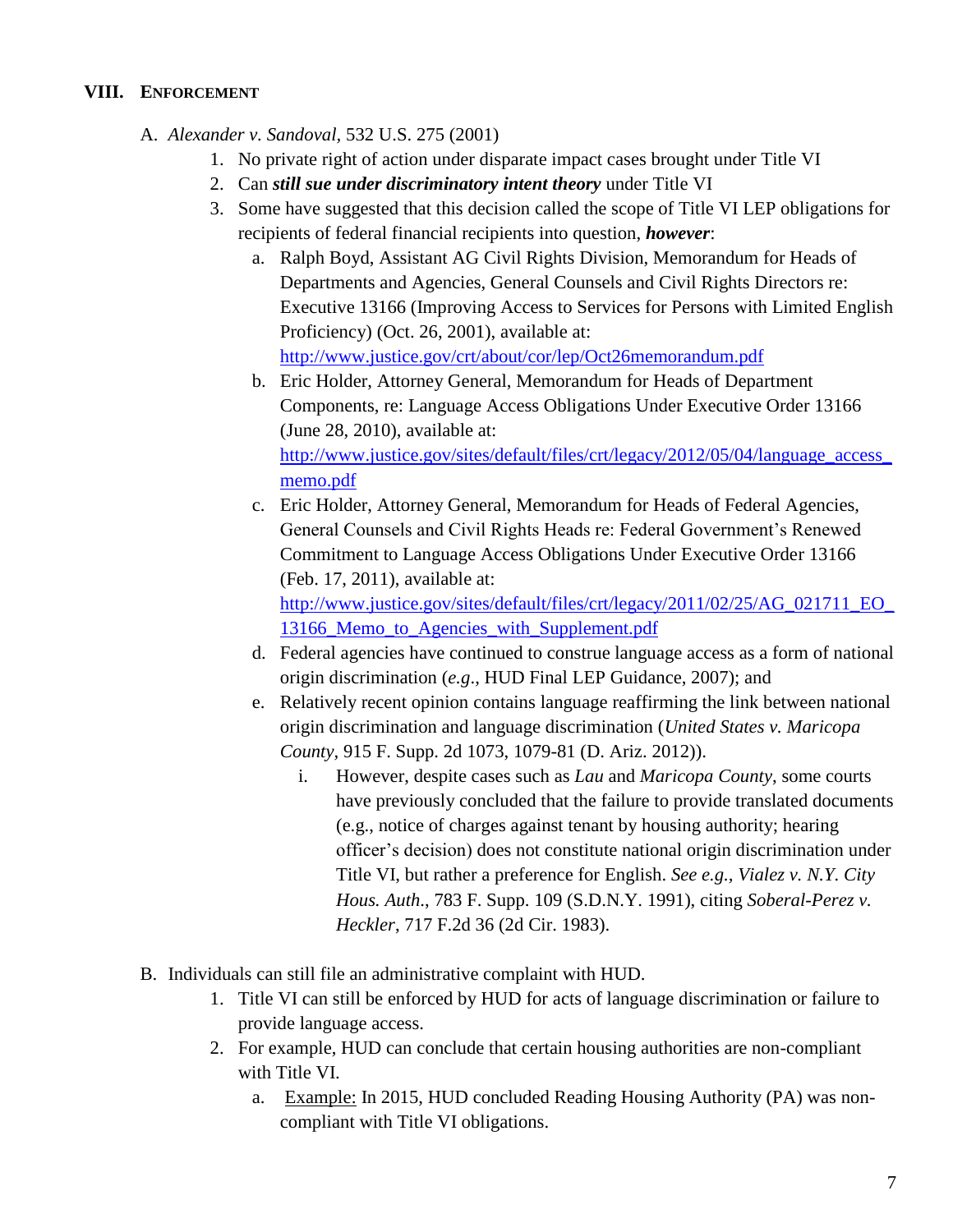- 3. Additionally, complainants can allege national origin discrimination under the Fair Housing Act (FHA) in a HUD complaint.
	- a. HUD recently issued a discrimination charge against a private housing provider that did not want to rent to a family of Hmong descent because the landlord perceived an adult family member as LEP:
		- i. Discrimination charge in *HUD v. Page Edmunds III*, available at: [http://portal.hud.gov/hudportal/documents/huddoc?id=15chargeMinnNatO](http://portal.hud.gov/hudportal/documents/huddoc?id=15chargeMinnNatOri.pdf) [ri.pdf;](http://portal.hud.gov/hudportal/documents/huddoc?id=15chargeMinnNatOri.pdf) HUD press release: [http://portal.hud.gov/hudportal/HUD?src=/press/press\\_releases\\_media\\_ad](http://portal.hud.gov/hudportal/HUD?src=/press/press_releases_media_advisories/2015/HUDNo_15-045) [visories/2015/HUDNo\\_15-045](http://portal.hud.gov/hudportal/HUD?src=/press/press_releases_media_advisories/2015/HUDNo_15-045)
		- ii. DOJ has filed a complaint in federal court. *See* Complaint, *United States v. Page Edmunds III*, 0:15-cv-02705 (D. Minn. filed June 10, 2015). The court entered default against Page Edmunds, LLC (but not Page Edmunds as an individual), on May 12, 2016.
- C. Prior Settlement Agreements
	- 1. The following housing providers, housing authorities, jurisdictions, and agencies have entered into agreements with HUD regarding language access:
		- a. City of Hazleton Housing Authority (Pa. 2015) (Title VI and FHA).
			- i. PHA entered into this agreement to settle claims that it was not providing meaningful language assistance to LEP individuals participating in and applying for the public housing and Section 8 Housing Choice Voucher programs. LEP tenants and applicants also alleged that the PHA discriminated on the basis of national origin. Such discrimination included subjecting individuals to "different terms and conditions, posting signs and posters with discriminatory statements, and denying full benefits of housing to persons of a specific national origin." As part of the relief, two complainants will be permitted to use Title VI as a defense in new Section 8 termination hearings granted under the agreement. Additionally, the PHA will provide "a competent interpreter" free of charge at the new hearings. The PHA is also required to remove signage that asks LEP individuals to bring their own interpreter, and replace it with signage advertising the availability of language assistance. The PHA will also hire staff to accommodate the need for language assistance, update its language access plan to include items such as a prohibition on requiring family/friends/other informal interpreters to interpret for an LEP person, and conduct community outreach.
			- ii. *See* Conciliation Agreement with Housing Authority of the City of Hazleton, available at: [http://portal.hud.gov/hudportal/documents/huddoc?id=HAZLETONHSG](http://portal.hud.gov/hudportal/documents/huddoc?id=HAZLETONHSGAUTHENG.PDF) [AUTHENG.PDF;](http://portal.hud.gov/hudportal/documents/huddoc?id=HAZLETONHSGAUTHENG.PDF) HUD press release: [http://portal.hud.gov/hudportal/HUD?src=/press/press\\_releases\\_media\\_ad](http://portal.hud.gov/hudportal/HUD?src=/press/press_releases_media_advisories/2015/HUDNo_15-055) [visories/2015/HUDNo\\_15-055](http://portal.hud.gov/hudportal/HUD?src=/press/press_releases_media_advisories/2015/HUDNo_15-055)
		- b. Housing Authority of Independence (Mo. 2015) (Title VI)
			- i. HUD audit discovered non-compliance with Title VI.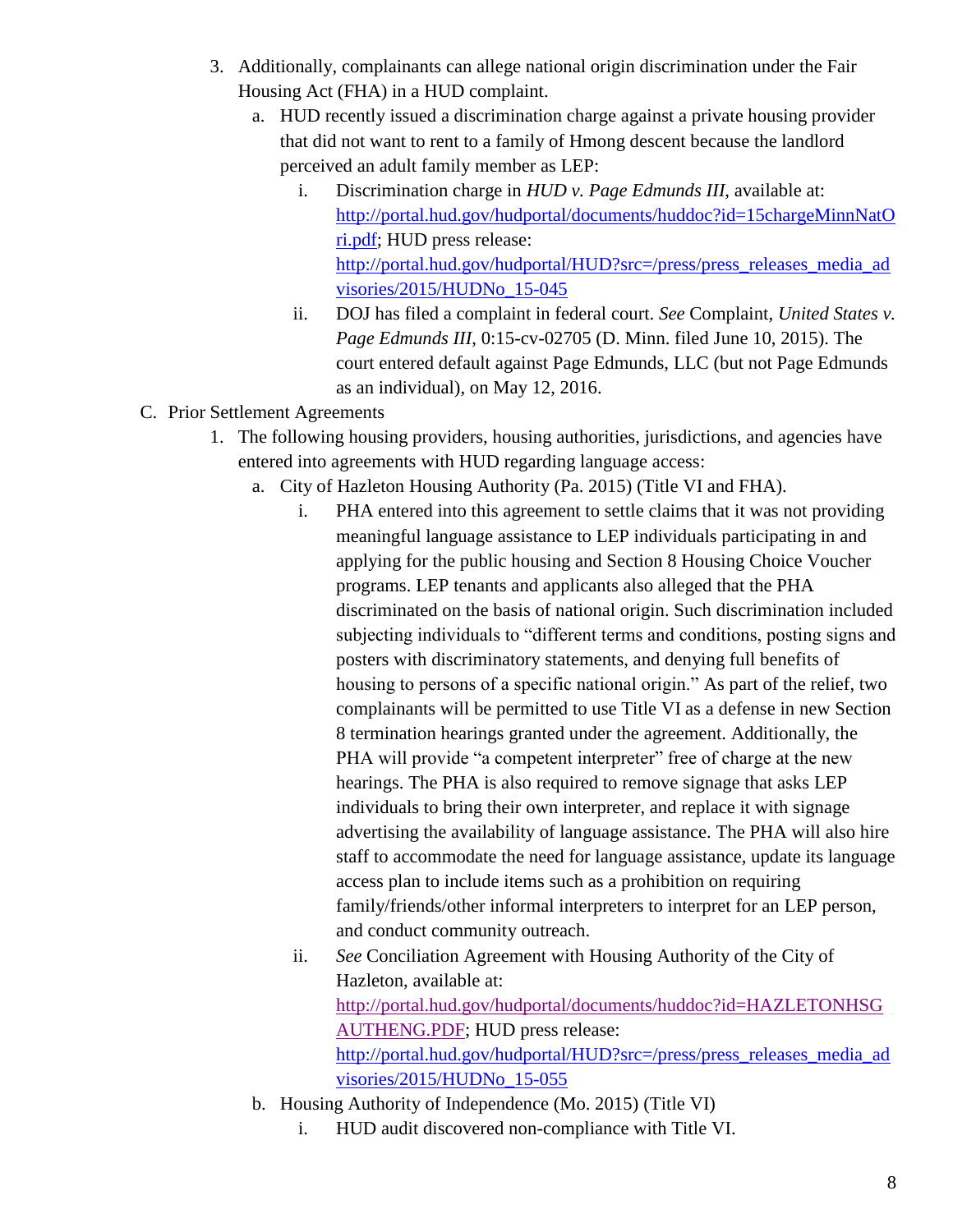- ii. *See* Voluntary Compliance Agreement between HUD and Housing Authority of Independence, available at: [http://portal.hud.gov/hudportal/documents/huddoc?id=07-13-R001-6-](http://portal.hud.gov/hudportal/documents/huddoc?id=07-13-R001-6-VCASigned.pdf) [VCASigned.pdf;](http://portal.hud.gov/hudportal/documents/huddoc?id=07-13-R001-6-VCASigned.pdf) HUD press release: [http://portal.hud.gov/hudportal/HUD?src=/press/press\\_releases\\_media\\_ad](http://portal.hud.gov/hudportal/HUD?src=/press/press_releases_media_advisories/2015/HUDNo_15-042) [visories/2015/HUDNo\\_15-042](http://portal.hud.gov/hudportal/HUD?src=/press/press_releases_media_advisories/2015/HUDNo_15-042)
- c. Coronado Terrace/Related Management (Ca. 2015) (Title VI and FHA)
	- i. Tenant alleged that the owner failed to translate vital documents, despite large monolingual Spanish-speaking population. Conciliation agreement/voluntary compliance agreement was reached between the parties; relief included allowing tenant to remain at the property, required translation of forms, and adoption of a LAP.
- d. Nebraska Department of Economic Development (DED) (Neb. 2014) (Title VI)
	- i. HUD audit discovered DED's non-compliance with Title VI, including a failure to monitor sub-recipient compliance with Title VI. Per the voluntary compliance agreement, the DED must conduct a four-factor analysis, create a language access plan, and notify as well as train subrecipients regarding their Title VI obligations.
	- ii. *See* Voluntary Compliance Agreement between HUD and State of Nebraska Department of Economic Development, available at: [http://portal.hud.gov/hudportal/documents/huddoc?id=VCA3-4-2014.pdf;](http://portal.hud.gov/hudportal/documents/huddoc?id=VCA3-4-2014.pdf) HUD press release: [http://portal.hud.gov/hudportal/HUD?src=/press/press\\_releases\\_media\\_ad](http://portal.hud.gov/hudportal/HUD?src=/press/press_releases_media_advisories/2014/HUDNo.14-033) [visories/2014/HUDNo.14-033](http://portal.hud.gov/hudportal/HUD?src=/press/press_releases_media_advisories/2014/HUDNo.14-033)
- e. State of New Jersey (N.J. 2014)
	- i. Advocates submitted complaints regarding New Jersey's failure to provide LEP access to Sandy recovery funds, both to HUD and to the State of New Jersey. In a letter to state, the Latino Action Network cited state's failure to provide the same information in English and Spanish; failure to provide necessary documents in Spanish; and failure inform Spanish speakers of the denial appeals process, as well as important deadlines. Eventually, an agreement was reached to settle broader complaints filed by several civil rights groups. The agreement requires establishment of language access policies.
	- ii. *See* Voluntary Compliance Agreement and Conciliation Agreement between HUD, Latino Action Network, N.J. State Conference of the NAACP, Fair Share Housing Center and the State of New Jersey and N.J. Dept. of Community Affairs, available at: [http://portal.hud.gov/hudportal/documents/huddoc?id=NewJerseyAgreem](http://portal.hud.gov/hudportal/documents/huddoc?id=NewJerseyAgreementsigned.pdf) [entsigned.pdf;](http://portal.hud.gov/hudportal/documents/huddoc?id=NewJerseyAgreementsigned.pdf) HUD press release: [http://portal.hud.gov/hudportal/HUD?src=/press/press\\_releases\\_media\\_ad](http://portal.hud.gov/hudportal/HUD?src=/press/press_releases_media_advisories/2014/HUDNo_14-062) [visories/2014/HUDNo\\_14-062](http://portal.hud.gov/hudportal/HUD?src=/press/press_releases_media_advisories/2014/HUDNo_14-062)
- f. County of Marin (Ca. 2010)
	- i. As part of voluntary compliance agreement, jurisdiction was required to develop a LAP to ensure meaningful outreach to LEP populations; while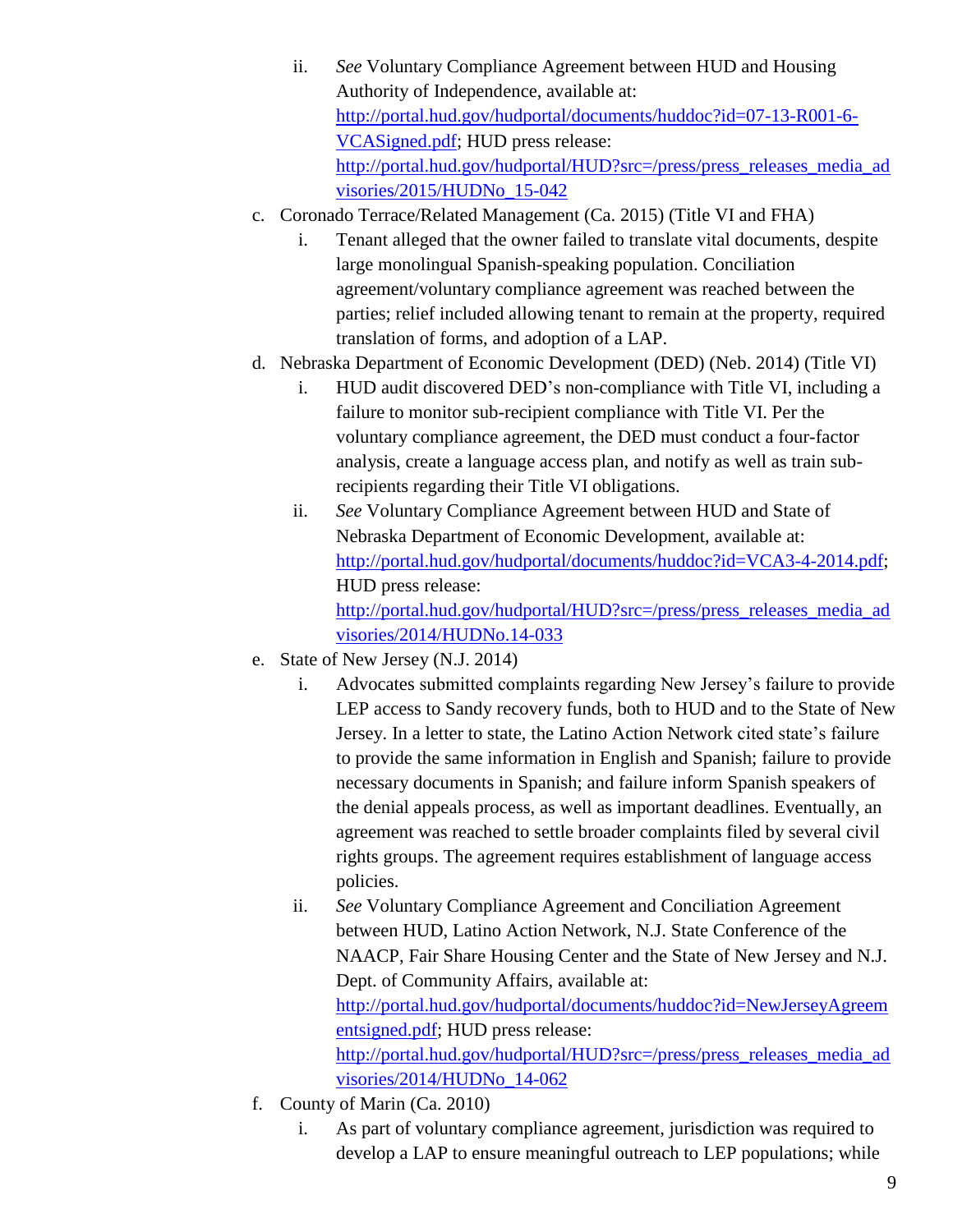HUD found that Marin was in general compliance with Title VI, HUD did find noncompliance with other fair housing regulations.

- ii. *See* Voluntary Compliance Agreement between HUD and the County of Marin CDBG Program, available at: [http://www.hud.gov/offices/fheo/library/10-Marin-VCA-final-12-21-](http://www.hud.gov/offices/fheo/library/10-Marin-VCA-final-12-21-2010.PDF) [2010.PDF;](http://www.hud.gov/offices/fheo/library/10-Marin-VCA-final-12-21-2010.PDF) HUD press release: [http://portal.hud.gov/hudportal/HUD?src=/press/press\\_releases\\_media\\_ad](http://portal.hud.gov/hudportal/HUD?src=/press/press_releases_media_advisories/2011/HUDNo.11-002) [visories/2011/HUDNo.11-002](http://portal.hud.gov/hudportal/HUD?src=/press/press_releases_media_advisories/2011/HUDNo.11-002)
- g. Ontario Townhouses (Md. 2007) (Title VI and FHA)
	- i. HUD entered into a series of agreements with this housing provider arising out of the alleged discriminatory actions based on national origin by the former resident manager. Remedies for these complaints included interpretation assistance for LEP individuals. Two agreements that referenced discrimination on the basis of limited English proficiency/language use are included below. The remaining agreements can be located at:

[http://portal.hud.gov/hudportal/HUD?src=/program\\_offices/fair\\_housing\\_](http://portal.hud.gov/hudportal/HUD?src=/program_offices/fair_housing_equal_opp/enforcement/conciliations) [equal\\_opp/enforcement/conciliations](http://portal.hud.gov/hudportal/HUD?src=/program_offices/fair_housing_equal_opp/enforcement/conciliations)

- ii. Cuevas Conciliation (2007) (Title VI and FHA)
	- i. Complainants alleged that the resident manager "refused to allow them to speak Spanish." Agreement required that oral interpretation assistance be made available for LEP individuals. Agreement available at: [http://portal.hud.gov/hudportal/documents/huddoc?id=DOC\\_1474](http://portal.hud.gov/hudportal/documents/huddoc?id=DOC_14746.pdf) [6.pdf](http://portal.hud.gov/hudportal/documents/huddoc?id=DOC_14746.pdf)
- iii. Ochoa Conciliation (2007) (Title VI and FHA)
	- i. Complainants alleged that resident manager "yelled at them because of their inability to communicate in English…[,]refused to communicate with them (as well as other tenants) in Spanish or accommodate them because of their limited English proficiency (LEP)"; agreement required oral interpretation assistance be made available for LEP individuals. Agreement available at: [http://portal.hud.gov/hudportal/documents/huddoc?id=DOC\\_1475](http://portal.hud.gov/hudportal/documents/huddoc?id=DOC_14757.pdf) [7.pdf](http://portal.hud.gov/hudportal/documents/huddoc?id=DOC_14757.pdf)
- h. Nashua Housing Authority (N.H. 2007) (Title VI and FHA)
	- i. Complainants alleged discrimination on the basis of national origin under the FHA and Title VI; relief included compensation to the complainants and required development of a LAP.
	- ii. *See* Conciliation Agreement between HUD, Rafael and Ana Rodriguez, and Nashua Housing Authority, available at: [https://portal.hud.gov/hudportal/documents/huddoc?id=DOC\\_7563.pdf](https://portal.hud.gov/hudportal/documents/huddoc?id=DOC_7563.pdf)
- i. Revere Housing Authority (Ma. 2004) (Title VI)
	- i. Complainant alleged that the PHA denied complainant and other program participants/applicants language access; relief included adoption of a LAP.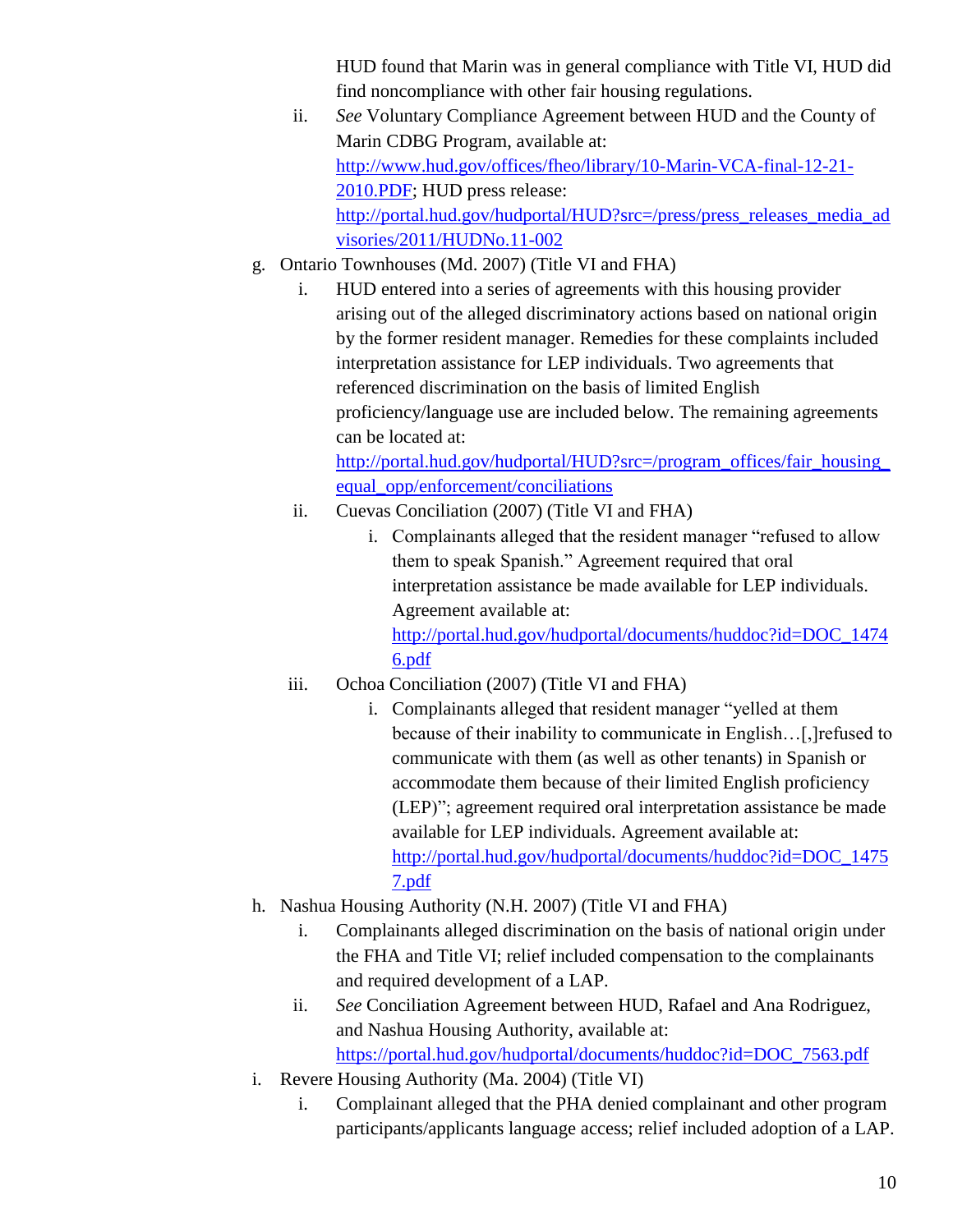- ii. *See* Conciliation Agreement with Revere Housing Authority, available at: [http://nhlp.org/files/MA\\_2004\\_RHA\\_Compliance\\_Agreement.pdf](http://nhlp.org/files/MA_2004_RHA_Compliance_Agreement.pdf)
- j. Housing Authority of the City of Las Vegas (Title VI)
	- i. HUD review resulted in a preliminary letter of findings of noncompliance with Title VI; PHA required to develop language assistance plans.
	- ii. *See* Voluntary Compliance Agreement between HUD and the Housing Authority of Las Vegas, available at:<https://nhlp.org/files/LVHA-vca.pdf>
- k. Virginia Realty of Tidewater (Va. 2012) (FHA)
	- i. HUD filed and settled a complaint alleging national origin discrimination under the FHA when private landlord had a written policy prohibiting LEP persons from renting. A separate settlement was reached between the individual complainant and the landlord.
	- ii. Conciliation Agreement between HUD and Virginia Realty of Tidewater, Inc., Thomas Gale, and Penny Ruperti, available at: [http://portal.hud.gov/hudportal/documents/huddoc?id=OPADOC.PDF;](http://portal.hud.gov/hudportal/documents/huddoc?id=OPADOC.PDF) HUD press release: [http://portal.hud.gov/hudportal/HUD?src=/press/press\\_releases\\_media\\_ad](http://portal.hud.gov/hudportal/HUD?src=/press/press_releases_media_advisories/2013/HUDNo.13-006) [visories/2013/HUDNo.13-006](http://portal.hud.gov/hudportal/HUD?src=/press/press_releases_media_advisories/2013/HUDNo.13-006)

# **ADDITIONAL ONLINE RESOURCES**

## **Federal Government LEP materials**

- [http://www.lep.gov](http://www.lep.gov/) (federal government clearinghouse for LEP information)
- <http://www.lep.gov/selfassesstool.htm> (a self-assessment tool for federal grantees to use in preparing LEP implementation plans)
- <http://www.lep.gov/ISpeakCards2004.pdf> ("I Speak" card that allows organizations who serve LEP clients identify the specific language spoken by an LEP person)

## **LEP Statistics**

• <http://www.migrationinformation.org/Feature/display.cfm?ID=960> (page includes link to Excel spreadsheet with LEP data at the county level for all 50 states and D.C.)

## **HUD LEP Resources**

- <http://www.hud.gov/offices/fheo/lep.xml> (HUD LEP webpage that includes important information such as select centrally translated documents)
- [http://portal.hud.gov/hudportal/HUD?src=/program\\_offices/fair\\_housing\\_equal\\_opp/promoti](http://portal.hud.gov/hudportal/HUD?src=/program_offices/fair_housing_equal_opp/promotingfh/lep-faq) [ngfh/lep-faq](http://portal.hud.gov/hudportal/HUD?src=/program_offices/fair_housing_equal_opp/promotingfh/lep-faq) (HUD FAQ section that discusses the agency's Final LEP Guidance issued in 2007 and includes topics such as: vital documents, language access plans, and what the Guidance requires of recipients of federal funds)

# **FOR MORE INFORMATION**